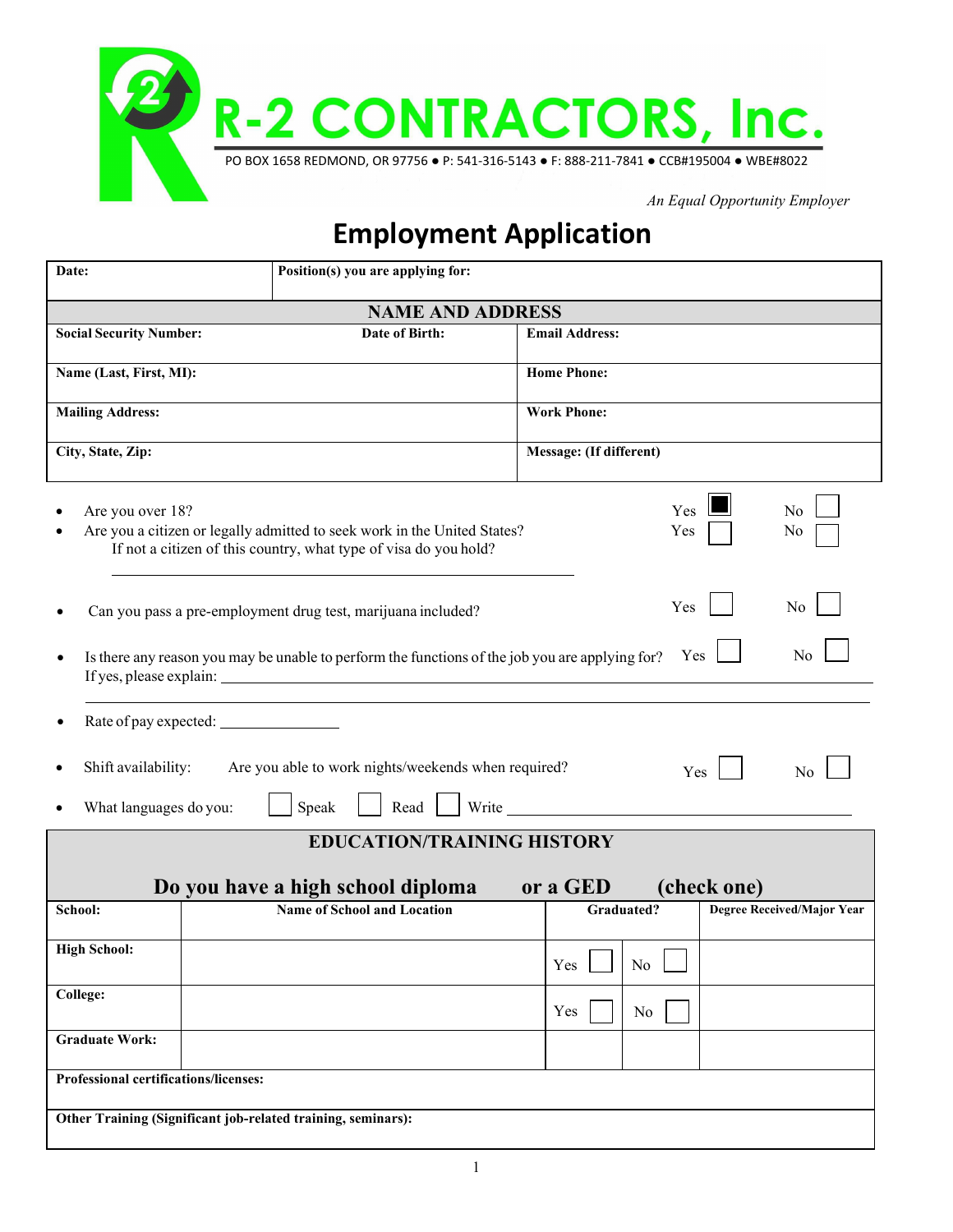| <b>MILITARY HISTORY</b>                                                                   |             |                               |                         |  |  |  |
|-------------------------------------------------------------------------------------------|-------------|-------------------------------|-------------------------|--|--|--|
| Have you had previous military experience?<br>If yes, what country and Branch of Service? |             |                               |                         |  |  |  |
| Date of Entry:                                                                            | Separation: | <b>Highest rank attained:</b> | Major duties performed: |  |  |  |
| Honorable Discharge?<br>YES<br>NO                                                         |             |                               |                         |  |  |  |

| <b>Most Recent Employment:</b>                     |                  |                                               |                                                                    |                      |  |
|----------------------------------------------------|------------------|-----------------------------------------------|--------------------------------------------------------------------|----------------------|--|
| <b>Name of Employer:</b>                           |                  | <b>Employer's address:</b>                    |                                                                    | <b>Phone number:</b> |  |
|                                                    |                  |                                               |                                                                    |                      |  |
| <b>Kind of Business:</b>                           |                  | Supervisor's Name, Phone & Fax Number:        |                                                                    |                      |  |
| List the number of employees you supervised and    |                  | Supervision / Leadwork (Check all that apply) |                                                                    |                      |  |
| list their job type:                               |                  |                                               | Assigning and Reviewing work $\Box$ Handling Disciplinary problems |                      |  |
|                                                    |                  | Rating Work Performance                       |                                                                    |                      |  |
| From (Month /Year)                                 | To (Month /Year) | Total time in current or last position:       | <b>Your Job Title:</b>                                             |                      |  |
|                                                    |                  | <b>Reason for Leaving:</b>                    |                                                                    |                      |  |
| Duties/Driving Exp (List all duties you performed) |                  |                                               |                                                                    |                      |  |
|                                                    |                  |                                               |                                                                    |                      |  |
|                                                    |                  |                                               |                                                                    |                      |  |
|                                                    |                  |                                               |                                                                    |                      |  |
|                                                    |                  |                                               |                                                                    |                      |  |
|                                                    |                  |                                               |                                                                    |                      |  |

| <b>Next Prior Employment:</b>                                           |                  |                                                                                                                                           |                        |                      |
|-------------------------------------------------------------------------|------------------|-------------------------------------------------------------------------------------------------------------------------------------------|------------------------|----------------------|
| <b>Name of Employer:</b>                                                |                  | <b>Employer's address:</b>                                                                                                                |                        | <b>Phone number:</b> |
| <b>Kind of Business:</b>                                                |                  | <b>Supervisor's Name and Phone Number:</b>                                                                                                |                        |                      |
| List the number of employees you supervised and<br>list their job type: |                  | Supervision / Leadwork (Check all that apply)<br>Assigning and Reviewing work   Handling Disciplinary problems<br>Rating Work Performance |                        |                      |
| From (Month /Year)                                                      | To (Month /Year) | Total time in current or last position:                                                                                                   | <b>Your Job Title:</b> |                      |
|                                                                         |                  | <b>Reason for Leaving:</b>                                                                                                                |                        |                      |
| Duties/Driving Exp (List all duties you performed)                      |                  |                                                                                                                                           |                        |                      |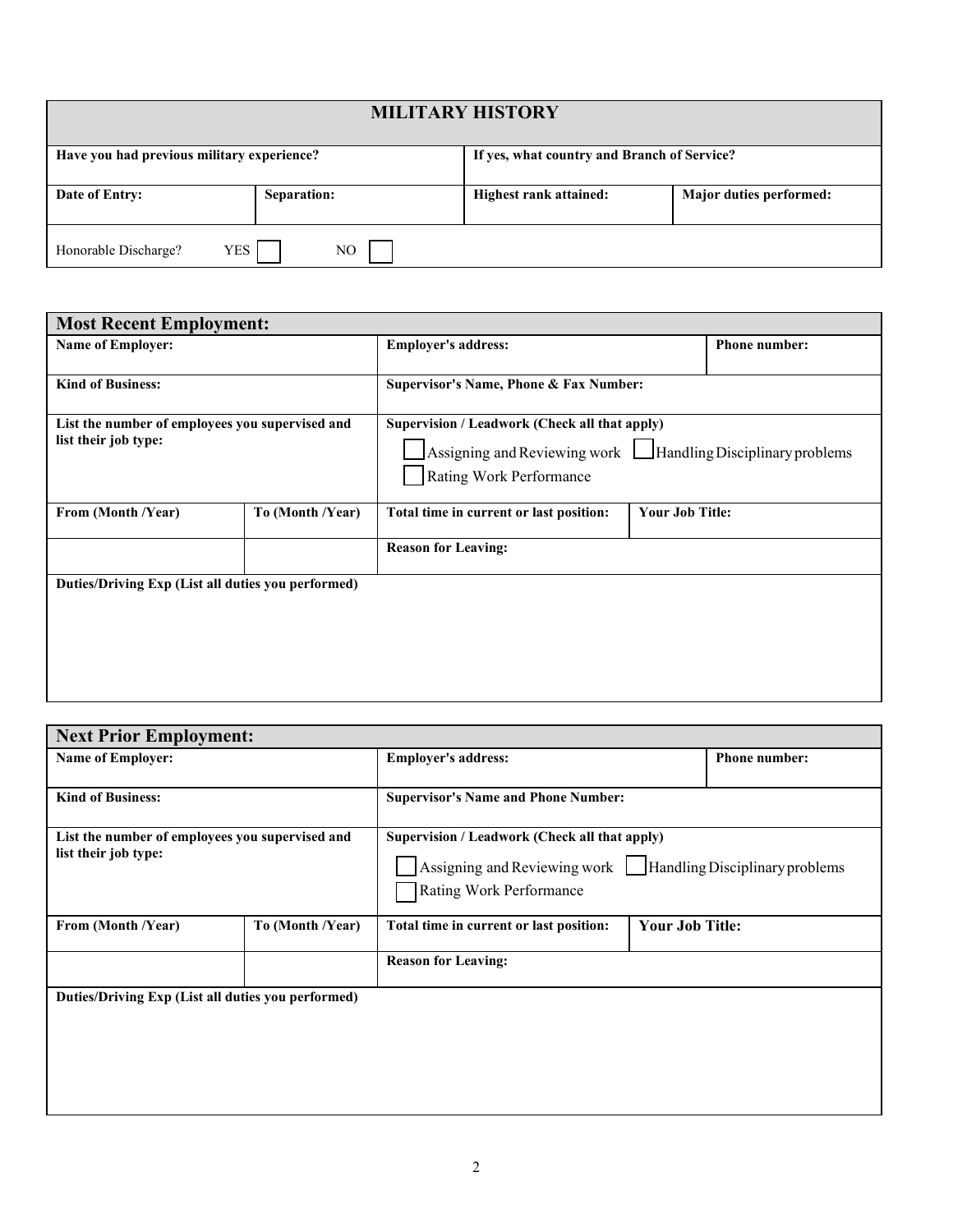| <b>Next Prior Employment:</b>                                           |                  |                                                                                                                                         |                        |  |  |  |
|-------------------------------------------------------------------------|------------------|-----------------------------------------------------------------------------------------------------------------------------------------|------------------------|--|--|--|
| Name of Employer:                                                       |                  | <b>Employer's address:</b>                                                                                                              | <b>Phone number:</b>   |  |  |  |
| <b>Kind of Business:</b>                                                |                  | <b>Supervisor's Name and Phone Number:</b>                                                                                              |                        |  |  |  |
| List the number of employees you supervised and<br>list their job type: |                  | Supervision / Leadwork (Check all that apply)<br>Assigning and Reviewing work Handling Disciplinary problems<br>Rating Work Performance |                        |  |  |  |
| From (Month /Year)                                                      | To (Month /Year) | Total time in current or last position:                                                                                                 | <b>Your Job Title:</b> |  |  |  |
|                                                                         |                  | <b>Reason for Leaving:</b>                                                                                                              |                        |  |  |  |
| Duties/Driving Exp (List all duties you performed)                      |                  |                                                                                                                                         |                        |  |  |  |

| <b>Next Prior Employment:</b>                                           |                  |                                                                                                                                         |                        |                      |
|-------------------------------------------------------------------------|------------------|-----------------------------------------------------------------------------------------------------------------------------------------|------------------------|----------------------|
| <b>Name of Employer:</b>                                                |                  | <b>Employer's address:</b>                                                                                                              |                        | <b>Phone number:</b> |
| <b>Kind of Business:</b>                                                |                  | <b>Supervisor's Name and Phone Number:</b>                                                                                              |                        |                      |
| List the number of employees you supervised and<br>list their job type: |                  | Supervision / Leadwork (Check all that apply)<br>Assigning and Reviewing work Handling Disciplinary problems<br>Rating Work Performance |                        |                      |
| From (Month /Year)                                                      | To (Month /Year) | Total time in current or last position:                                                                                                 | <b>Your Job Title:</b> |                      |
|                                                                         |                  | <b>Reason for Leaving:</b>                                                                                                              |                        |                      |
| Duties/Driving Exp (List all duties you performed)                      |                  |                                                                                                                                         |                        |                      |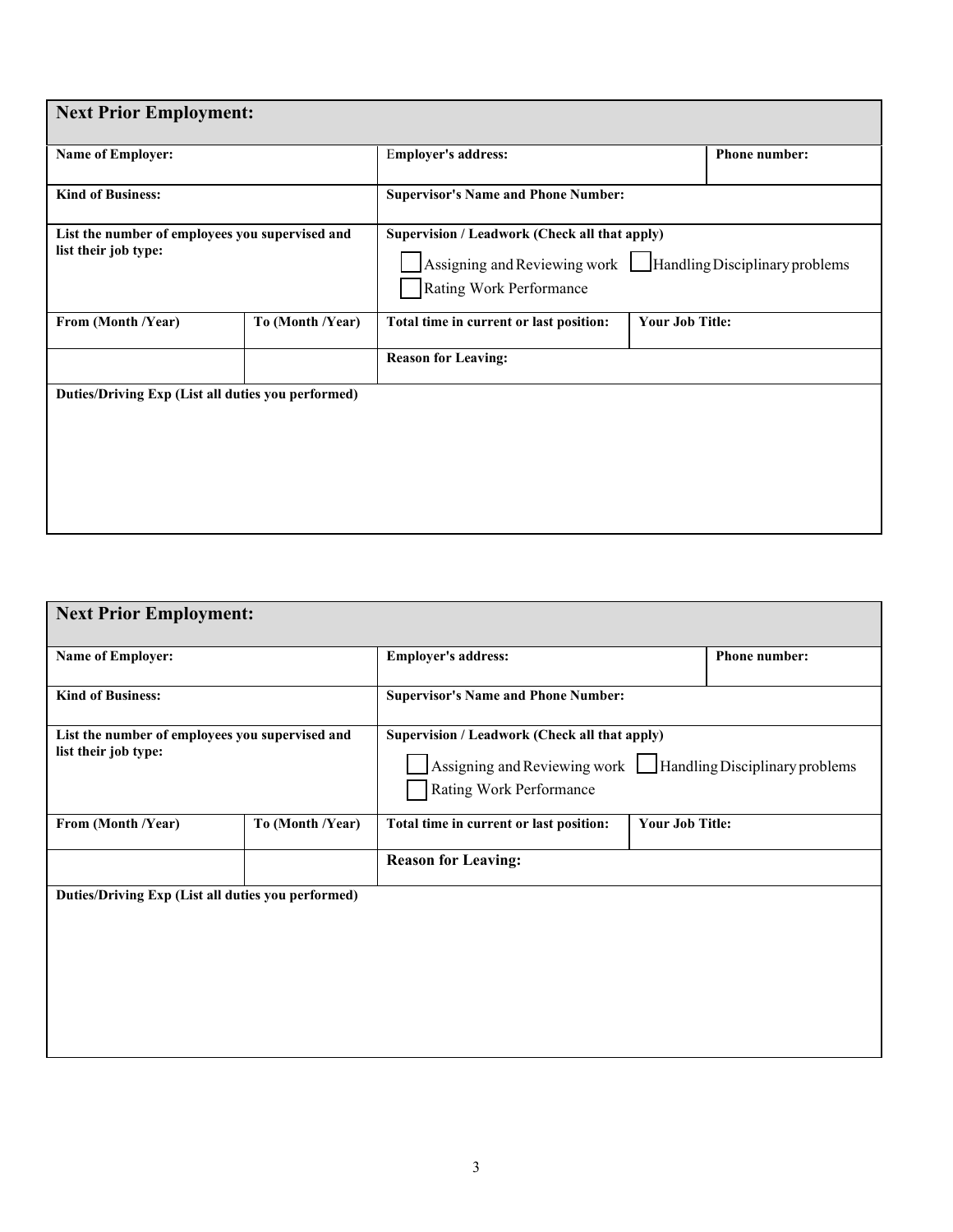| <b>Next Prior Employment:</b>                                           |                  |                                                                                                                                                |                        |               |  |
|-------------------------------------------------------------------------|------------------|------------------------------------------------------------------------------------------------------------------------------------------------|------------------------|---------------|--|
| Name of Employer:                                                       |                  | <b>Employer's address:</b>                                                                                                                     |                        | Phone number: |  |
| <b>Kind of Business:</b>                                                |                  | <b>Supervisor's Name and Phone Number:</b>                                                                                                     |                        |               |  |
| List the number of employees you supervised and<br>list their job type: |                  | Supervision / Leadwork (Check all that apply)<br>Assigning and Reviewing work $\Box$ Handling Disciplinary problems<br>Rating Work Performance |                        |               |  |
| From (Month /Year)                                                      | To (Month /Year) | Total time in current or last position:                                                                                                        | <b>Your Job Title:</b> |               |  |
|                                                                         |                  | <b>Reason for Leaving:</b>                                                                                                                     |                        |               |  |
| Duties/Driving Exp (List all duties you performed)                      |                  |                                                                                                                                                |                        |               |  |

### **PROFESSIONAL REFERENCES:**

In addition to the employers previously listed, please submit the following individuals as work-related or professional references.

| What is your work/professional relationship:<br>Name:<br><b>Address:</b><br><b>Phone No.:</b><br>What is your work/professional relationship:<br>Name:<br><b>Address:</b><br><b>Phone No:</b><br>What is your work/professional relationship:<br>Name:<br><b>Address:</b><br><b>Phone No.:</b> |  |
|------------------------------------------------------------------------------------------------------------------------------------------------------------------------------------------------------------------------------------------------------------------------------------------------|--|
|                                                                                                                                                                                                                                                                                                |  |
|                                                                                                                                                                                                                                                                                                |  |
|                                                                                                                                                                                                                                                                                                |  |
|                                                                                                                                                                                                                                                                                                |  |
|                                                                                                                                                                                                                                                                                                |  |
|                                                                                                                                                                                                                                                                                                |  |
|                                                                                                                                                                                                                                                                                                |  |
|                                                                                                                                                                                                                                                                                                |  |
|                                                                                                                                                                                                                                                                                                |  |
|                                                                                                                                                                                                                                                                                                |  |
|                                                                                                                                                                                                                                                                                                |  |
|                                                                                                                                                                                                                                                                                                |  |
|                                                                                                                                                                                                                                                                                                |  |
|                                                                                                                                                                                                                                                                                                |  |
|                                                                                                                                                                                                                                                                                                |  |
|                                                                                                                                                                                                                                                                                                |  |
|                                                                                                                                                                                                                                                                                                |  |
|                                                                                                                                                                                                                                                                                                |  |
|                                                                                                                                                                                                                                                                                                |  |
|                                                                                                                                                                                                                                                                                                |  |
|                                                                                                                                                                                                                                                                                                |  |
|                                                                                                                                                                                                                                                                                                |  |
|                                                                                                                                                                                                                                                                                                |  |
|                                                                                                                                                                                                                                                                                                |  |
|                                                                                                                                                                                                                                                                                                |  |
|                                                                                                                                                                                                                                                                                                |  |
|                                                                                                                                                                                                                                                                                                |  |

| PROFESSIONAL CERTIFICATES AND LICENSES HELD:<br>List all Drivers Licenses Classes, Special Training Certificates and Professional Certifications which you currently hold. |               |  |  |  |
|----------------------------------------------------------------------------------------------------------------------------------------------------------------------------|---------------|--|--|--|
| Name:<br>Name:                                                                                                                                                             |               |  |  |  |
| <b>Number</b>                                                                                                                                                              | <b>Number</b> |  |  |  |
| Name:                                                                                                                                                                      | Name:         |  |  |  |
| <b>Number</b>                                                                                                                                                              | <b>Number</b> |  |  |  |
| Name:                                                                                                                                                                      | Name:         |  |  |  |
| <b>Number</b>                                                                                                                                                              | <b>Number</b> |  |  |  |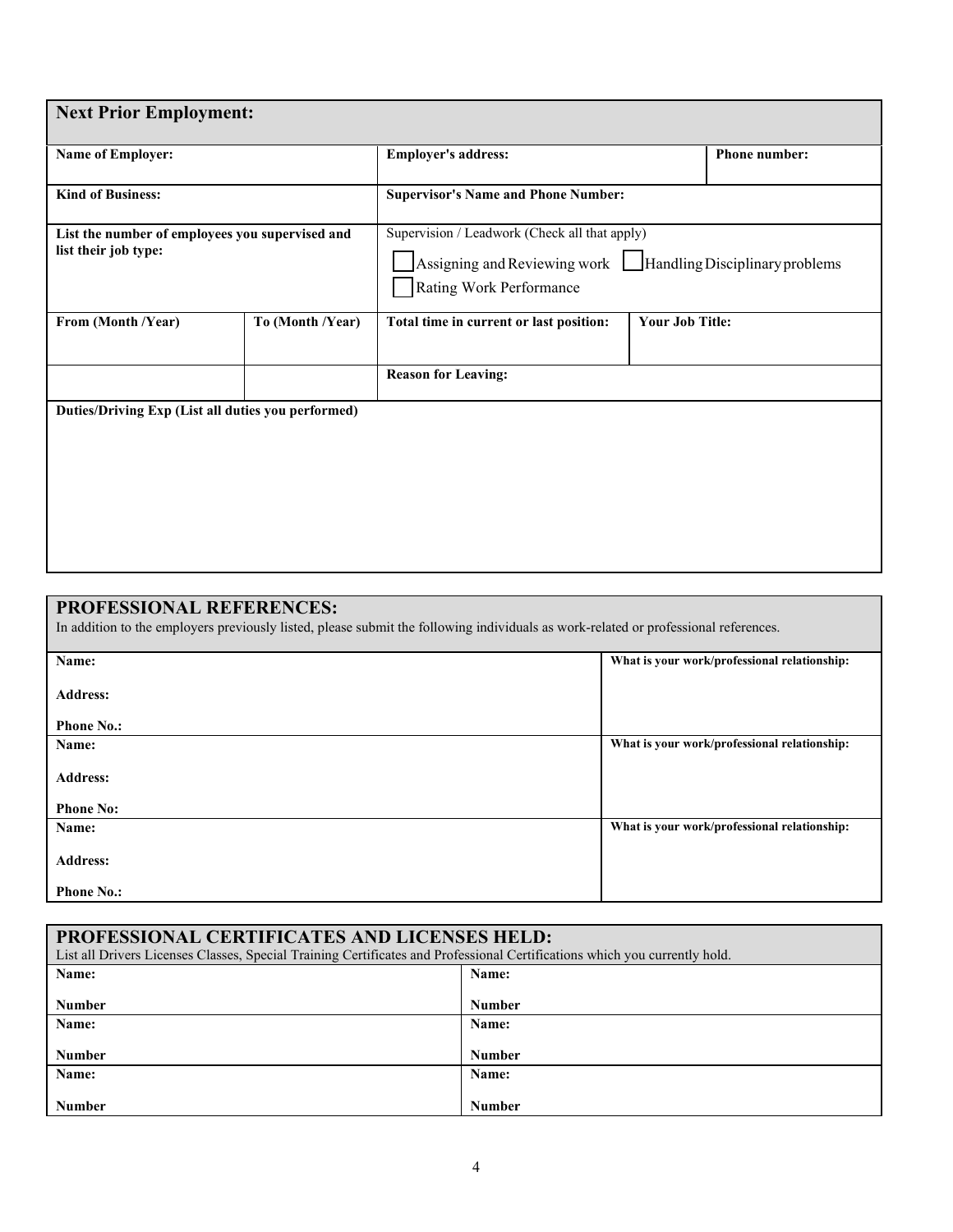## **CDL DRIVERS:**

| <b>DRIVERS LICENSE NUMBER:</b> |  |
|--------------------------------|--|
| <b>STATE:</b>                  |  |
| <b>ENDORSEMENTS:</b>           |  |
| <b>EXPIRATION DATE:</b>        |  |

# **ACCIDENT RECORD**

| <b>DATE</b> | NATURE OF ACCIDENT | <b>INJURIES</b> |
|-------------|--------------------|-----------------|
|             |                    |                 |
|             |                    |                 |
|             |                    |                 |
|             |                    |                 |
|             |                    |                 |

# **TRAFFIC CONVICTIONS RECORD**

| <b>DATE</b> | NATURE OF ACCIDENT | <b>INJURIES</b> |
|-------------|--------------------|-----------------|
|             |                    |                 |
|             |                    |                 |
|             |                    |                 |
|             |                    |                 |
|             |                    |                 |